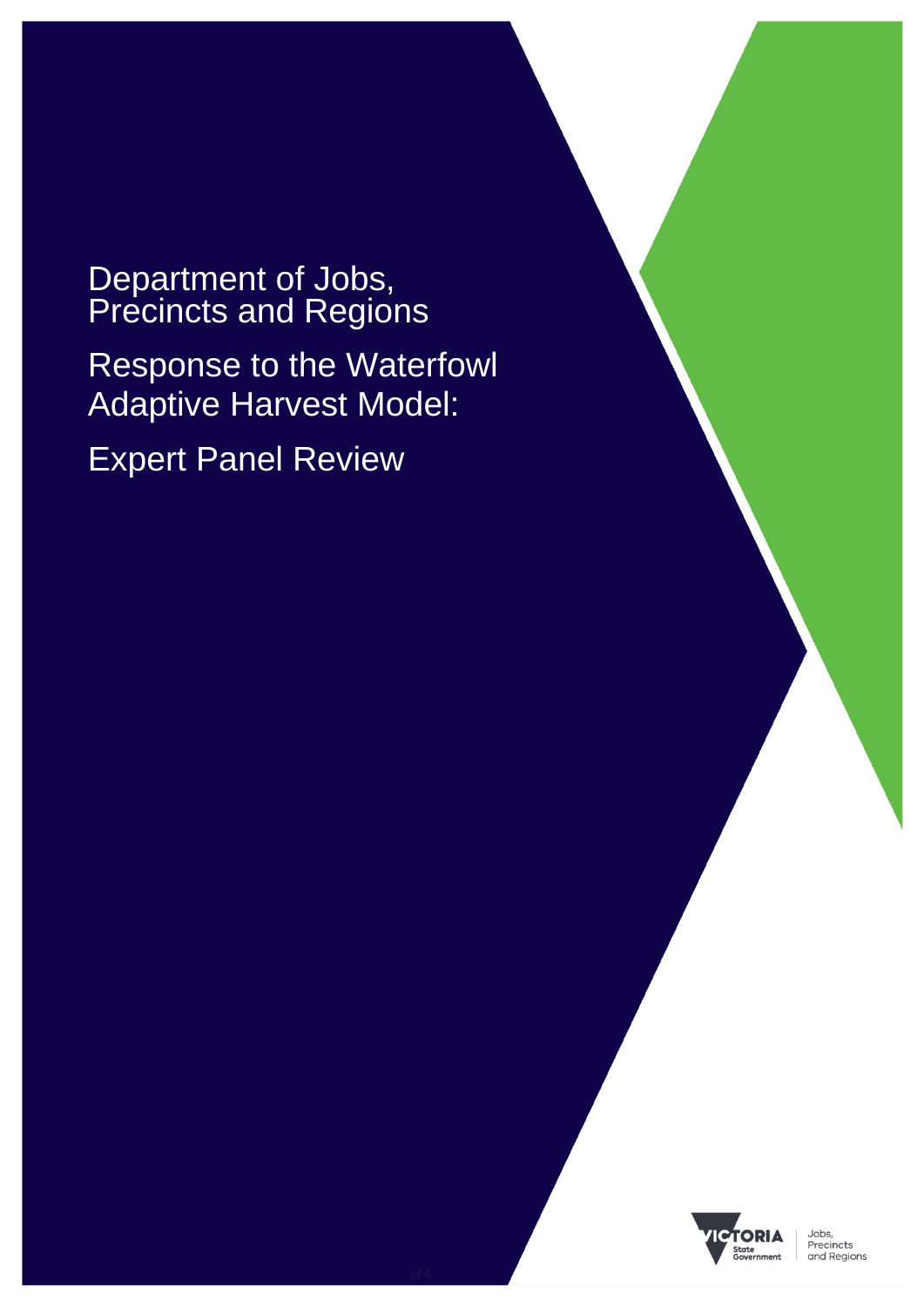## **TABLE OF CONTENTS**

| Response to the Waterfowl Adaptive Harvest Model: Expert Panel Review |  |
|-----------------------------------------------------------------------|--|
| Table 1 - Responses to Findings and Recommendations                   |  |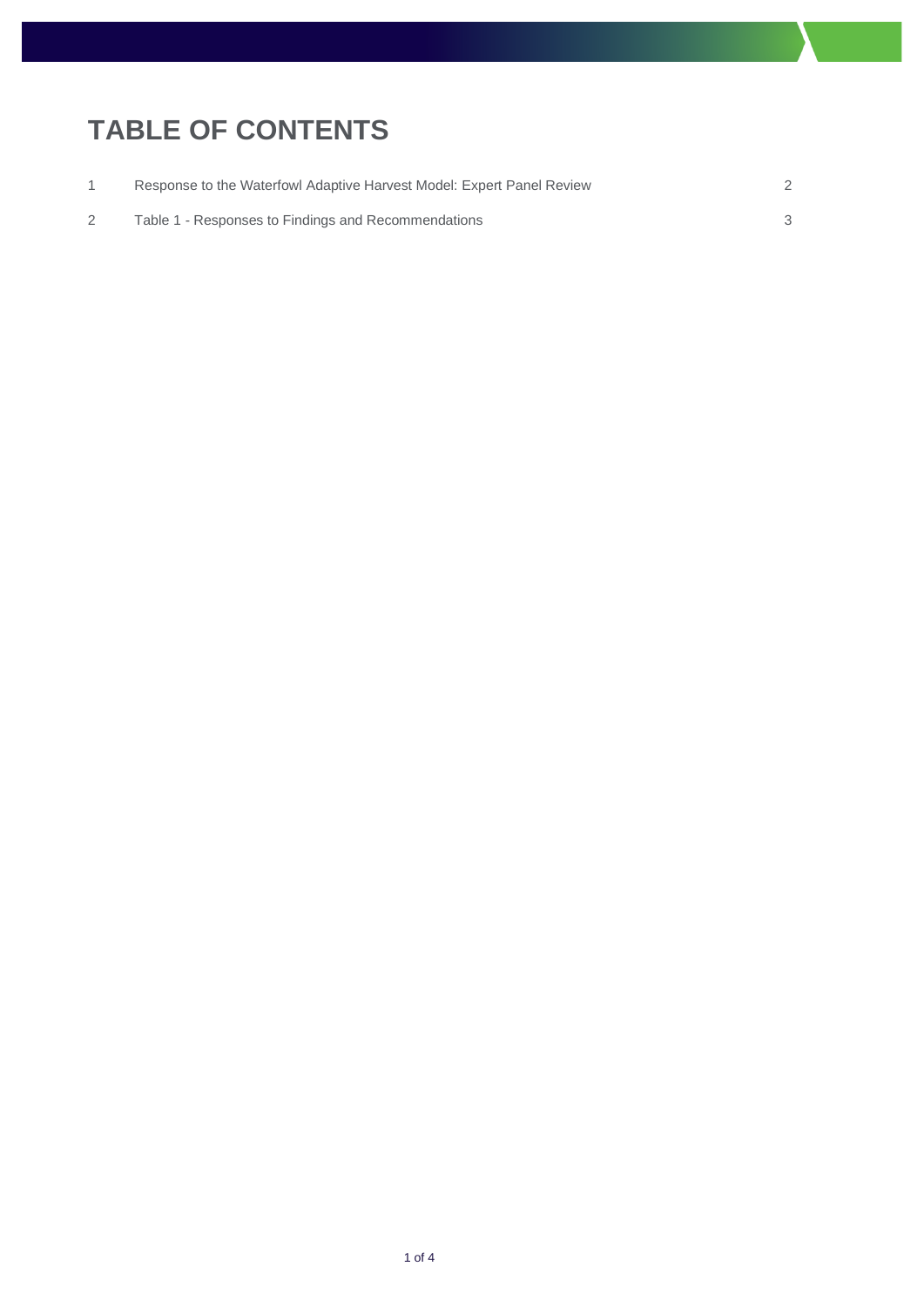## <span id="page-2-0"></span>**1 Response to the Waterfowl Adaptive Harvest Model: Expert Panel Review**

The Victorian Government is committed to implementing adaptive harvest management to set harvest objectives, improve the way in which game duck numbers are assessed and to inform duck season arrangement decisions.

An expert panel was commissioned to review Victoria's proposed approach to adaptive harvest management for duck hunting and in October 2019, it provided its report *Waterfowl Adaptive Harvest Model: Expert Panel Review.*<sup>1</sup>

The expert panel's report supports Victoria's proposed approach to adaptive harvest management<sup>2</sup>, suggests additional desktop studies and highlights the importance of strong stakeholder understanding, involvement and support for the establishment of a robust and evidence-based approach to harvest management.

All the expert panel's recommendations are supported (Table 1), with the exception of Recommendation 3, (modelling of waterfowl relative abundance using historical datasets) which is not being pursued at this time due to issues with the lack of suitability of some data for modelling purposes, and cost.

Consistent with the findings of the expert panel report, work is already underway to develop a monitoring program to collect data to inform the harvest model component.

The Game Management Authority (GMA) commissioned design of the monitoring program and it has been trialled in a helicopter survey conducted in November 2020. Data is currently being analysed and a draft evaluation report with recommendations will be prepared by March 2021. Model-based estimates of abundance gathered in this study will also be used to test the ability to predict game duck abundances with monitoring data collected in New South Wales.

Also in response to the expert panel report, historical data has been modelled to determine the relationship between seasonal harvest regulations and the size of the recreational harvest.

The Victorian Government will develop a game duck harvest management framework and accompanying harvest strategy in collaboration with key stakeholders in 2021. The framework and strategy will have sustainability at its core. This process will work collaboratively with key stakeholders to identify possible management objectives and support a clear understanding of the approach to adaptive harvest management.

Stakeholder forums will provide the opportunity to:

- better understand and discuss adaptive harvest management and the use of modelling to achieve harvest objectives and reduce uncertainties about waterfowl harvest management
- develop a harvest management framework that incorporates the development of harvest management objectives, model development, implementation and review, monitoring and reporting, and evaluation with review cycles and
- provide input into developing harvest management objectives collaboratively which will be central to a harvest strategy.

The expert panel provided broad ranging discussion of other issues and these will be considered, including increased cooperation with other eastern Australian jurisdictions. DJPR will lead discussions on framework and strategy development and the GMA and scientists will conduct research to ensure an accurate and effective adaptive harvest model.

The Victorian Government thanks the panel for its report.

<sup>1</sup> Prowse, T., Briggs, S., Cooney, R., Kingsford, R., Klaassen, M., Webb, G. and Whitehead, P., (2019) *Waterfowl Adaptive Harvest Model: Expert Panel Review,* October*.* Available at <https://djpr.vic.gov.au/game-hunting> <sup>2</sup> Ramsey, D., Pacioni, C., McLeod, S. and Dundas, S. (2017) *Towards the implementation of adaptive harvest management of waterfowl in south-eastern Australia*, Arthur Rylah Institute for Environmental Research Technical Report Series No. 284, December.<https://www.gma.vic.gov.au/research/duck-research>

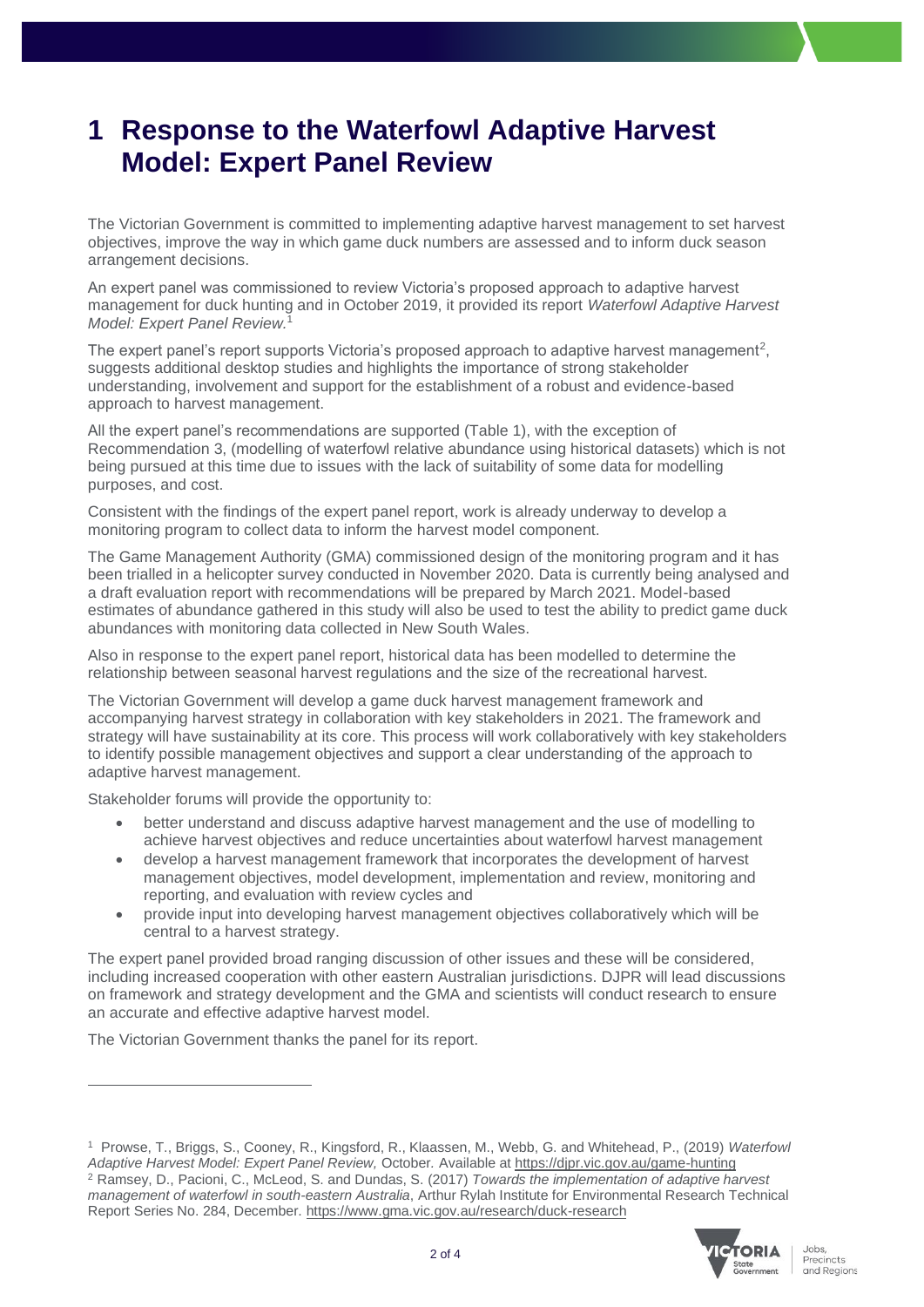## <span id="page-3-0"></span>2 **Table 1 - Responses to Findings and Recommendations**

| Rec/<br><b>Finding</b><br>number | <b>Main Panel Recommendations and</b><br><b>Findings (2019)</b>                                                                                                                                                                                | <b>Response</b>                         | <b>Comments</b>                                                                                                                                                                                                                                                                                                                                                                                                                                                                                                                                                                                                                                                                                                            |
|----------------------------------|------------------------------------------------------------------------------------------------------------------------------------------------------------------------------------------------------------------------------------------------|-----------------------------------------|----------------------------------------------------------------------------------------------------------------------------------------------------------------------------------------------------------------------------------------------------------------------------------------------------------------------------------------------------------------------------------------------------------------------------------------------------------------------------------------------------------------------------------------------------------------------------------------------------------------------------------------------------------------------------------------------------------------------------|
| F <sub>1</sub>                   | The suggested population monitoring and<br>modelling framework is theoretically sound<br>and appropriate (i.e. 2017 report)                                                                                                                    |                                         |                                                                                                                                                                                                                                                                                                                                                                                                                                                                                                                                                                                                                                                                                                                            |
| F <sub>2</sub>                   | However, given the modelling proposed<br>requires additional survey effort, the panel<br>recommends that a desktop study should be<br>conducted initially                                                                                      |                                         |                                                                                                                                                                                                                                                                                                                                                                                                                                                                                                                                                                                                                                                                                                                            |
| R <sub>1</sub>                   | Review available datasets relevant to<br>waterfowl in Victoria and adjacent areas, and<br>identify data deficiencies                                                                                                                           | Support                                 | Existing datasets will be reviewed to identify data<br>deficiencies and explore the possibility of developing models<br>of relative waterfowl abundance. As part of the design of a<br>monitoring program (see R2), historical game duck harvest<br>offtake has been modelled to determine the relationship<br>between seasonal harvest regulations and the size of the<br>recreational harvest.                                                                                                                                                                                                                                                                                                                           |
| R <sub>2</sub>                   | Identify survey designs required to estimate<br>the abundance of game duck species with<br>given accuracy and precision;                                                                                                                       | Support                                 | The GMA commissioned the design of a monitoring program<br>to estimate the abundance of game duck species with given<br>accuracy and precision. Design of a monitoring program for<br>ducks was published in June 2020. The design was tested in<br>a trial in November 2020 (see R7).                                                                                                                                                                                                                                                                                                                                                                                                                                     |
| R <sub>3</sub>                   | Undertake modelling of waterfowl relative<br>abundance using historical datasets                                                                                                                                                               | <b>Not</b><br>supported<br>at this time | Issues with data suitability, resource cost and interstate<br>experience in attempting to use existing datasets suggest<br>this approach might not provide a cost-effective contribution<br>in the Victorian context.                                                                                                                                                                                                                                                                                                                                                                                                                                                                                                      |
| F <sub>3</sub>                   | Strong stakeholder understanding and<br>support will be essential for the<br>establishment of an adaptive approach to<br>harvest management that incorporates<br>mathematical models                                                           |                                         |                                                                                                                                                                                                                                                                                                                                                                                                                                                                                                                                                                                                                                                                                                                            |
| R4                               | A broader harvest management planning<br>framework be developed through a<br>collaborative multi-stakeholder process,<br>within which a conceptual model of waterfowl<br>population dynamics can be discussed and<br>evolved with stakeholders | Support                                 | A Victorian Game Duck Harvest Management Framework<br>will be developed in consultation with key stakeholders. The<br>framework will foster a clear understanding of how game<br>duck harvest management will operate in Victoria.                                                                                                                                                                                                                                                                                                                                                                                                                                                                                         |
| R <sub>5</sub>                   | The review of existing datasets, and models<br>developed using existing datasets, should be<br>presented to stakeholders, with examples of<br>how model outputs can be operationalised<br>and embedded within a broader<br>management strategy | Support                                 | Appropriate datasets and example models will be presented<br>and clearly communicated through the Victorian Game Duck<br>Harvest Management Framework.                                                                                                                                                                                                                                                                                                                                                                                                                                                                                                                                                                     |
| R <sub>6</sub>                   | A simple harvest management framework be<br>adopted initially, to clearly translate<br>waterfowl monitoring and data on<br>rainfall/wetland availability into harvest<br>recommendations                                                       | Support                                 | A simple interim harvest management framework is currently<br>being considered.                                                                                                                                                                                                                                                                                                                                                                                                                                                                                                                                                                                                                                            |
| R7                               | Ongoing development of the adaptive<br>harvest model for waterfowl can be pursued<br>simultaneously as a longer-term goal to<br>assist management, noting it will require<br>additional investment in modelling and data<br>collection         | Support                                 | Development of the adaptive harvest model for waterfowl will<br>be pursued simultaneously as a mid-term goal. A monitoring<br>program to inform the harvest model has been designed<br>(see R2). GMA commenced a trial to test the rigor of the<br>monitoring program design in November 2020 using<br>helicopters to survey game duck abundance and an analysis<br>of satellite imagery to determine the extent of available<br>habitat. Model-based estimates of abundance gathered in<br>this study will also be used to test the ability to predict game<br>duck abundances with monitoring data collected from the<br>Riverina region of NSW. A draft evaluation report will be<br>prepared by the end of March 2021. |